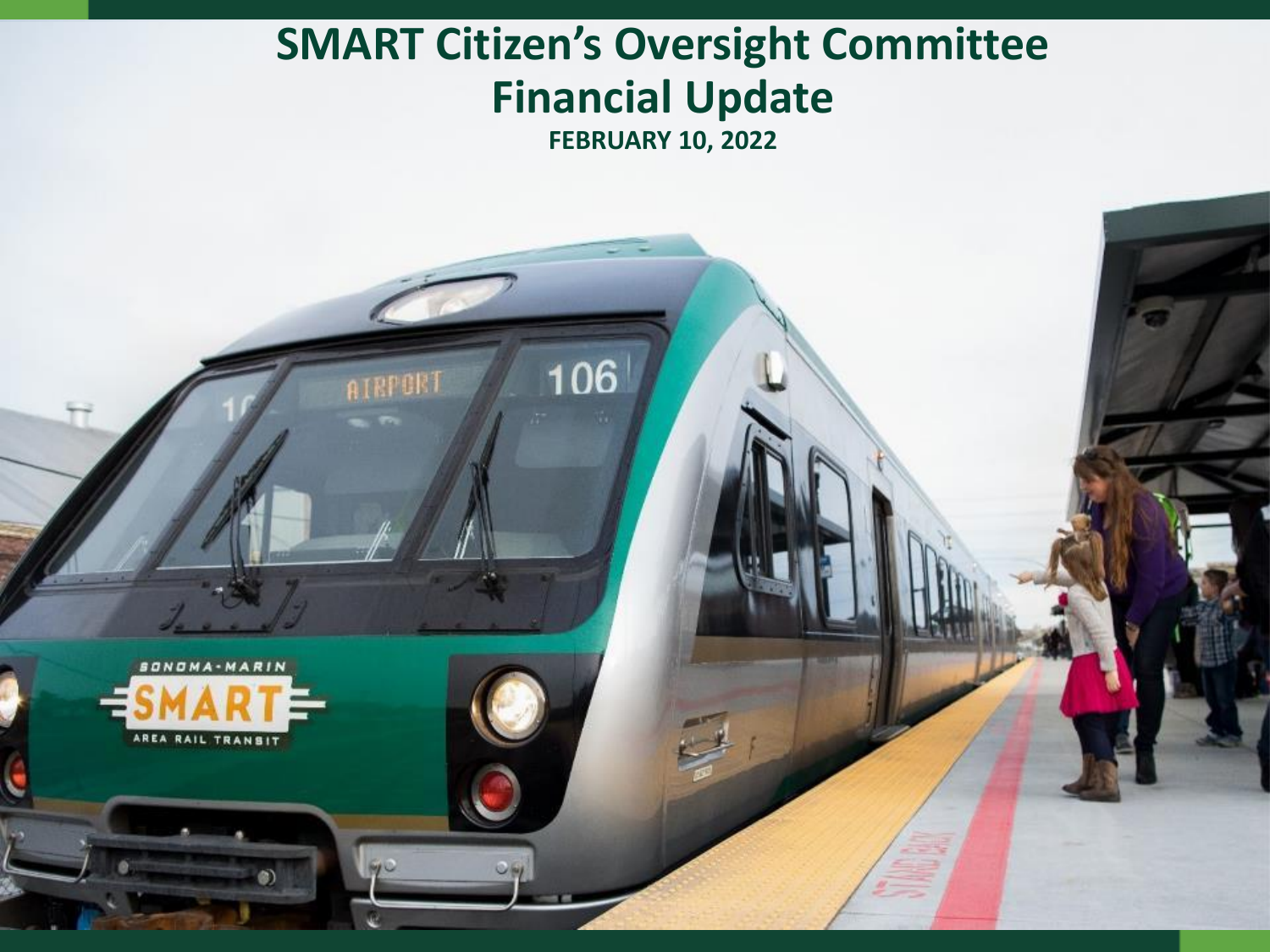# Finance Staff

- Seven SMART employees
- Functions
	- Accounts Payable
	- Accounts Receivable
	- General Ledger
	- Treasury
	- Debt Issuance/ Management
	- Payroll
	- Budget

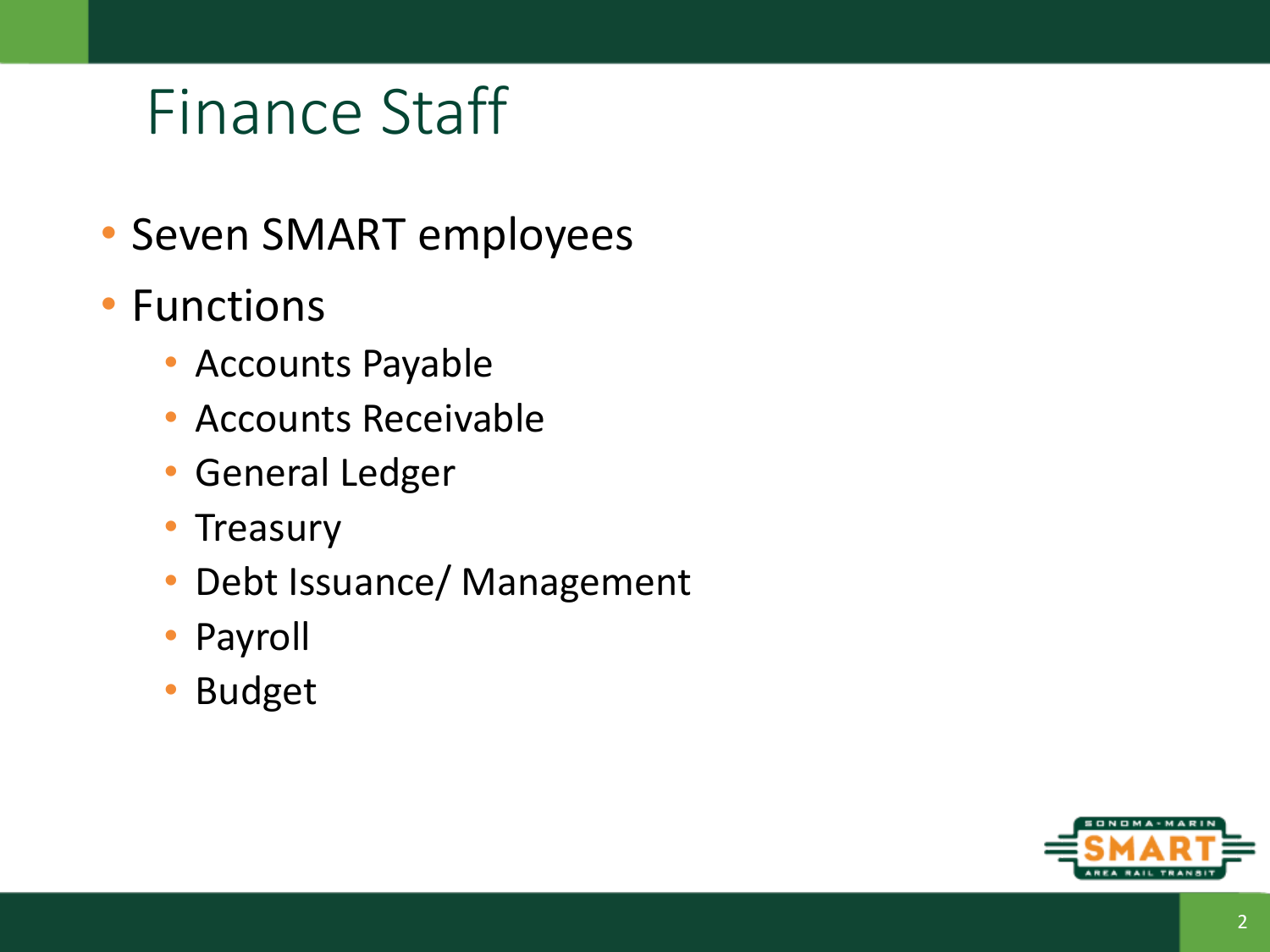# Financial Documents

- Capital Plan
	- Approved by Board April 2021
	- Updated at a minimum every 2 years
	- Will be reviewing in the next several months
- Short Range Transit Plan
	- Completed October 2021
	- Updated every 2 years
	- Required by Metropolitan Transportation Commission (MTC)

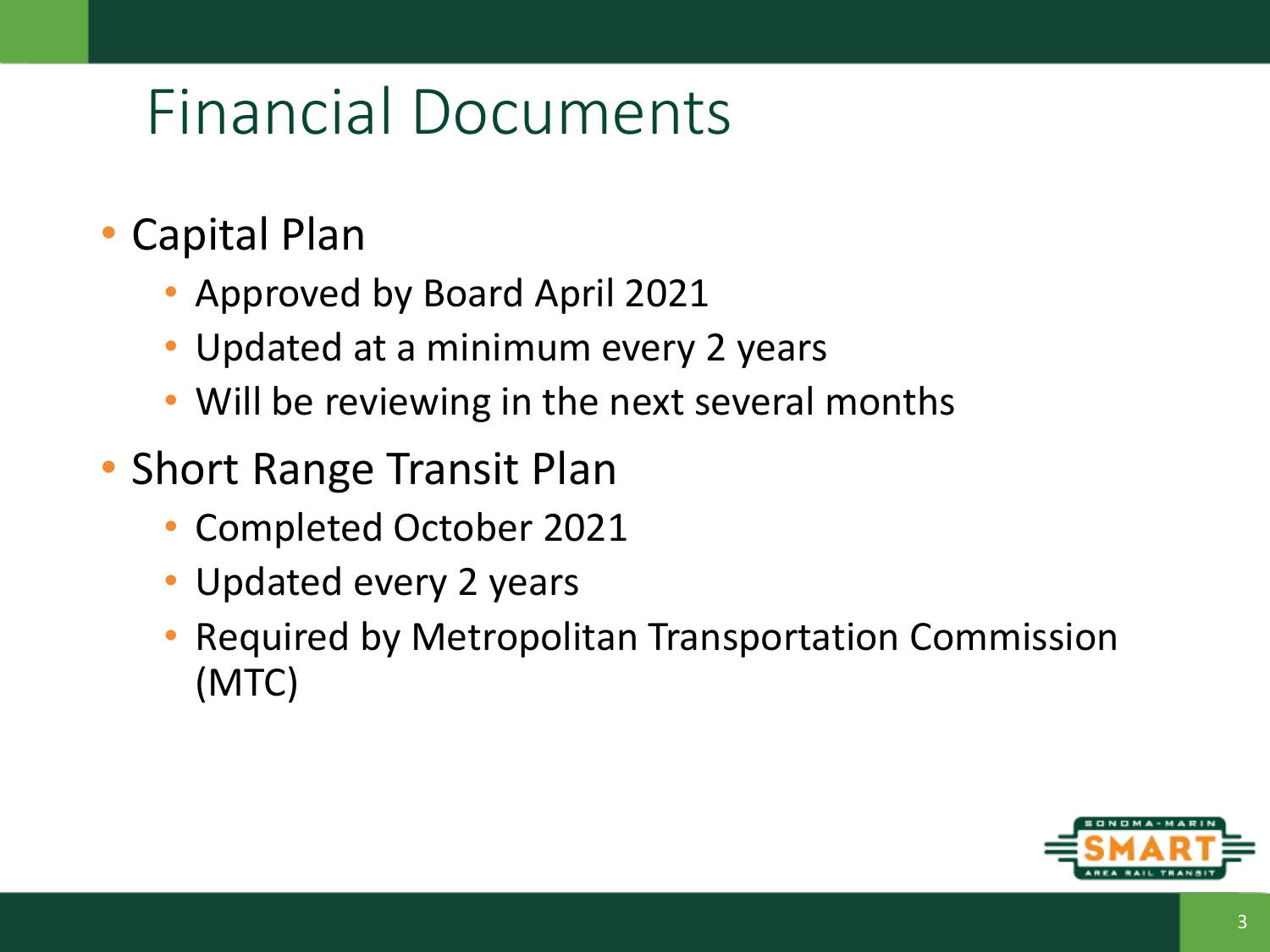# Financial Documents

### • Annual Budget

- Adopted in June of each year
- Utilizes information from capital and short-range plans
- Strategic Plan
	- Required by the 2008 Expenditure Plan
	- Updated at least every 5 years
	- Approved by SMART Board of Directors
	- Developed with input from public and COC
	- Last done 2019

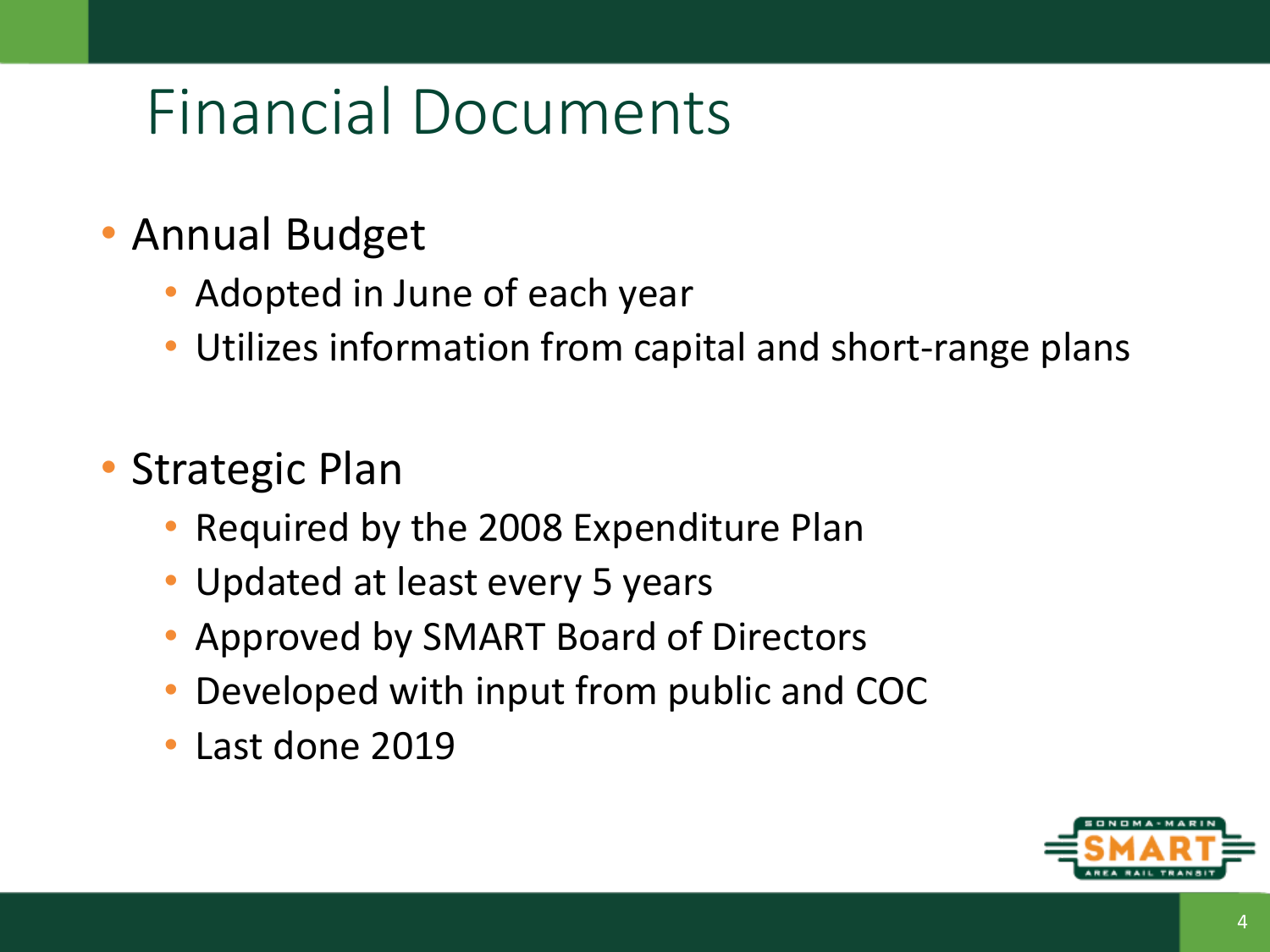### Financial Documents

- Annual Report
	- Prepared at the end of each Fiscal Year
	- Overview of funding, activities, and projects
	- Required by Board Ordinance 2008-01

- Annual Comprehensive Financial Statements
	- Accepted by the Board in November each year
	- Summary of financial activities
	- Follows Government Accounting Standard Board (GASB) best practices
	- No findings for Fiscal Year 2021
	- Received the Government Finance Officers Association's (GFOA) achievement award for Fiscal Year 2020 for the eighth year in a row